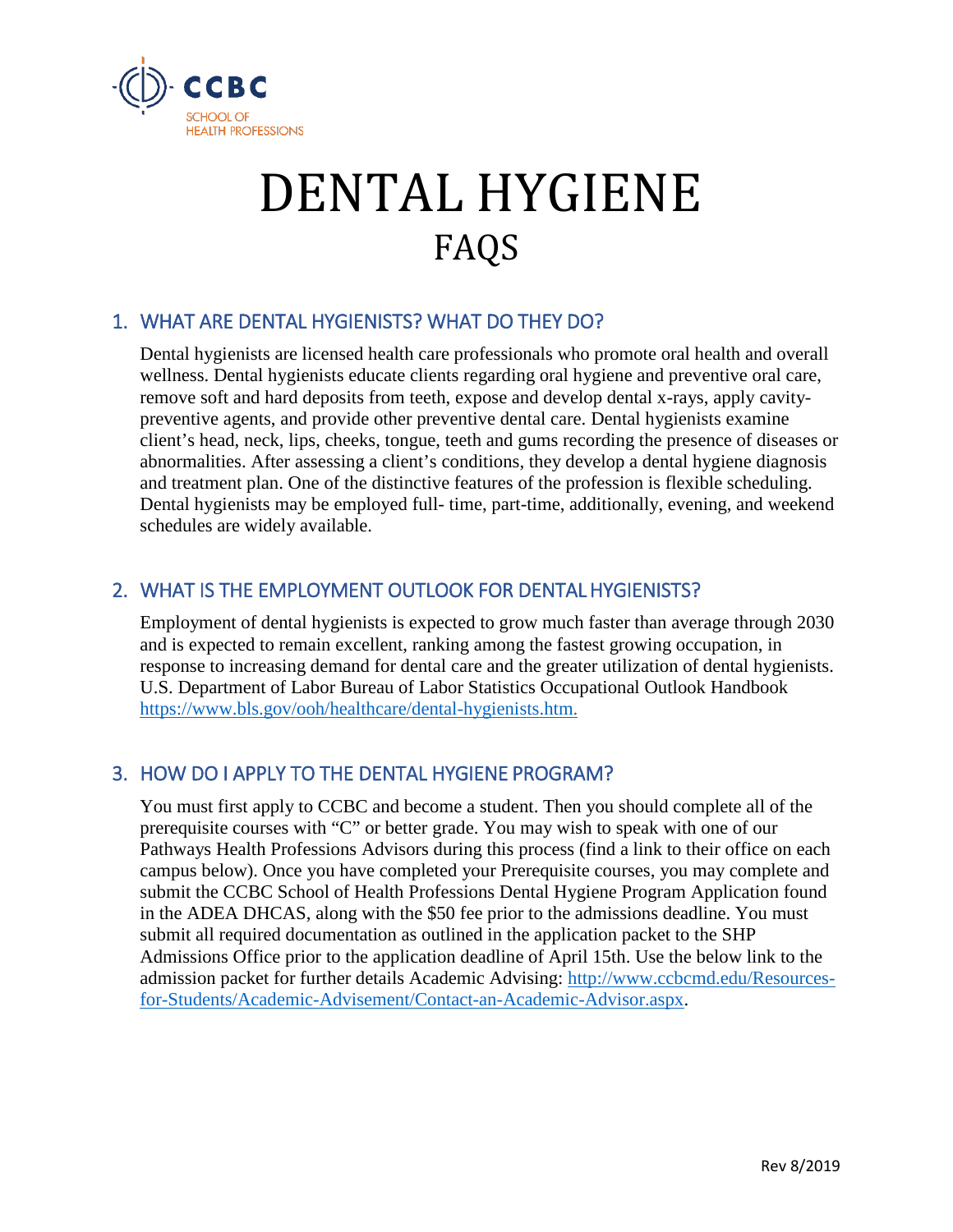

#### 4. WHEN ARE APPLICATIONS DUE FOR THE DENTAL HYGIENE PROGRAM?

The CCBC SHP Dental Hygiene Entry Level application must be completed and submitted through ADEA DHCAS along with the \$50 application fee by April  $15<sup>th</sup>$ . There is also a supplemental application that must be completed accompanied by a \$20 fee due by April  $30<sup>th</sup>$ .

For more about ADEA DHCAS use this link [http://www.adea.org/DHCASapp/Prepare-to-](http://www.adea.org/DHCASapp/Prepare-to-Apply.aspx)[Apply.aspx.](http://www.adea.org/DHCASapp/Prepare-to-Apply.aspx)

# 5. DO ALL PREREQUISITE COURSES HAVE TO BE COMPLETED AT THE TIME THE APPLICATION IS SUBMITTED?

All prerequisite courses must be completed by the end of the fall semester prior to the application deadline date. Courses in progress at time of application deadline will not be considered for admission.

#### 6. IS COLLEGE COURSEWORK FROM 20 YEARS AGO STILL ACCEPTABLE?

Yes and no. Coursework in the Arts and Humanities, Social and Behavioral Sciences, English and Mathematics may be acceptable. Coursework in Biological and Physical Sciences must have been completed within 5 years of when the student begins the program.

## 7. HOW ARE STUDENTS SELECTED FOR ADMISSION INTO THE PROGRAM?

A weighted point system is used to rank an applicant's standing. Points are assigned for the following areas: overall GPA, science GPA, grades in prerequisite courses, and completion of general education requirements. Additionally, students are required to complete 16 hours of observation with a dental hygienist, three letters of recommendation, and the ATI TEAS examination.

# 8. HOW MANY TIMES A YEAR WILL THE SCHOOL OF HEALTH PROFESSIONS ADMIT A NEW DENTAL HYGIENE CLASS?

The SHP will admit one class per year during the fall semester into the dental hygiene program.

## 9. WHERE WILL THE DENTAL HYGIENE COURSES BE OFFERED?

The prerequisite courses and general education requirements for completion of the Dental Hygiene Associate of Applied Science Degree can be taken at any one of the CCBC campuses. All of the Dental Hygiene program classes, labs and clinic sessions will only be offered at the Dundalk campus. During the last semester of the Dental Hygiene program